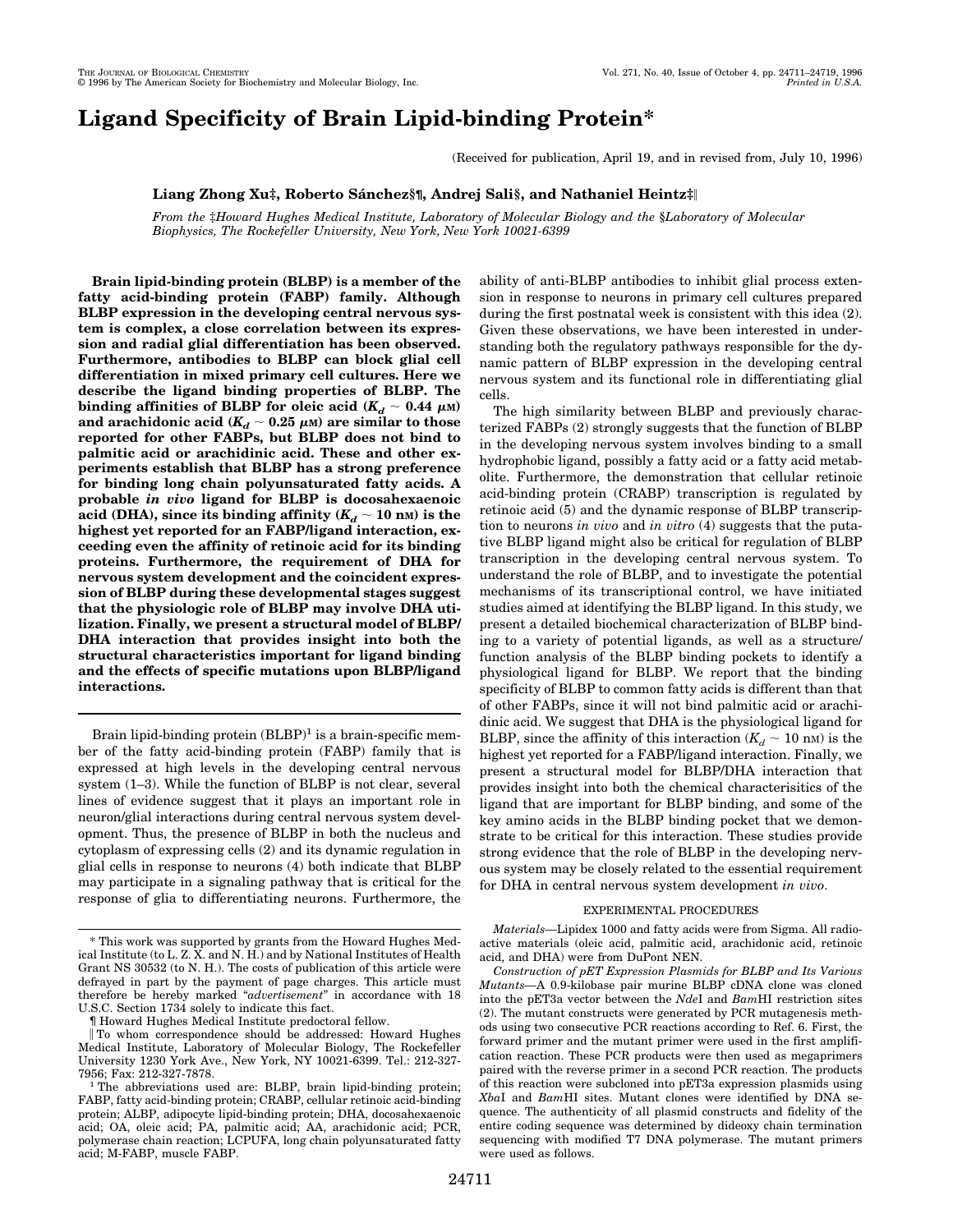## 24712 *BLBP Ligand*

$$
Gly-33 \rightarrow Phe
$$
: 5'-TTG GTC ACG TTG aAC ACT TGC CT-3'  
\n $Gly-33 \rightarrow Ile$ : 5'-TTG GTC ACG TTt atC ACT TGC CT-3'  
\n $Phe-57 \rightarrow Ala$ : 5'-CAA TGC ACA gCC AAG AAC ACA GAG-3'  
\n $Arg-106 \rightarrow Ala$ : 5'-TGT ACC gca GAA ATT AAG GAT GGC-3'  
\n $Arg-126 \rightarrow Ala$ : 5'-AGC CGG ATC CTA TGC CTT TTC ATA ACA ggc AAC AGC-3'

SEQUENCES 1–5

*Expression and Purification of BLBP and Its Various Mutants—*The expression of BLBP was accomplished using the T7 RNA polymerase based system of Studier and Moffat (7). Cells containing pET3a BLBP were induced at 30 °C for 24 h and harvested. Cell pellets were then lysed by French press. The crude extracts containing BLBP were fractionated sequentially by 30%, 60%, and 90% ammonium sulfate precipitations; the 90% pellet was dissolved in a 1-ml buffer (20 mM Tris and 2 mM EDTA, pH 8.0), and then loaded on a 100-ml G50 superfine column. BLBP elution from this column resulted in nearly homogeneous BLBP, as shown in Fig. 1. All mutant proteins (Arg-107  $\rightarrow$  Ala, Arg-126  $\rightarrow$  Ala, Gly-33  $\rightarrow$  Ile, Gly-33  $\rightarrow$  Phe, and Phe-57  $\rightarrow$  Ala) were purified to near homogeneity using the same procedure.

*Fatty Acid Binding Assays—*Purified proteins were delipidated over a Lipidex 1000 column at 37 °C as reported previously (8, 9). The purified BLBP and various concentrations of oleic acid (OA) at constant ratio of hot and cold were incubated in a total volume of  $500 \mu l$  containing 50 mM potassium phosphate (pH 7.0) and 1 mM EDTA at 37 °C for 15 min. The reactions were incubated at 4 °C for an additional 15 min and loaded on 2-ml Lipidex 1000 columns. The bound oleic acid and proteins were eluted with 2 ml of 50 mm  $KP_i$  buffer (pH 7.0). The free fatty acids bound in the column were eluted with 3 ml of methanol. Both fractions were measured in liquid scintillation counter. A typical range of 0.01–10  $\mu$ M oleic acid with 10 different concentrations were used to measure the binding activity. Each binding measurement was repeated at least three times. Binding reactions containing the 100 mM Tris buffer (pH 8.0) instead of protein were used as a control. Binding of BLBP to arachidonic acid, DHA, palmitic acid, and retinoic acid was perfomed over Lipidex 1000 columns, except that a different range of concentrations were used as indicated in the figure legends. For each fatty acid ligand, the asymptotic maximal concentration of the bound ligand,  $B_{\text{max}}$ , and dissociation constant,  $K_d$ , were obtained by leastsquares fitting the following model to the data (program SigmaPlot was used), where *F* is free fatty acid concentration and *B* is bound fatty acid concentration.

$$
B = B_{\text{max}} \times F/(K_d + F) \tag{Eq. 1}
$$

The inhibition constants,  $K_i$ , were obtained from Equaition 2, where  $K_d$  is the dissociation constant at zero inhibitor concentration and  $K_d$ <sup> $\prime$ </sup> is the apparent dissociation constant at non-zero inhibitor concentration [I], also obtained from Equation 1.

$$
K_i = \frac{[1]}{K_d/K_d - 1}
$$
 (Eq. 2)

The free energy change of binding was calculated as shown by Equation 3, where  $R$  is the gas constant  $(8.31 \text{ J/K mol})$  and  $T$  is absolute temperature (310.15 K).

$$
\Delta G = -RT \ln K_d^{-1} \tag{Eq. 3}
$$

Protein concentrations were measured by the Bradford method using bovine serum albumin as a standard.

*Structural Modeling—*Three-dimensional models of the wild-type BLBP, three single BLBP mutants (Gly-33  $\rightarrow$  Ile, Gly-33  $\rightarrow$  Phe, Phe-57  $\rightarrow$  Ala), and BLBP complexes with various lipid ligands (oleic acid (OA), palmitic acid (PA), arachidonic acid (AA), and docosahexaenoic acid (DHA)) were built automatically by the computer program MOD-ELLER-3 (10, 11).<sup>2</sup> MODELLER-3 implements comparative modeling by satisfaction of spatial restraints (10). The input to MODELLER-3 was a multiple alignment of BLBP with FABPs of known three-dimensional structure. This alignment was prepared by hand because of the high sequence similarity between BLBP and other FABPs (*e.g.* sequence identity between BLBP and M-FABP is 62%). First, MOD-ELLER-3 derived many distance and dihedral angle restraints on the BLBP sequence and/or ligands from their alignment with the template



FIG. 1. **Purification of recombinant BLBP.** Recombinant BLBP was expressed and partially fractionated by ammonium sulfate precipitation as described under "Experimental Procedures." The final pellets were dissolved in 1 ml of 100 mM Tris buffer (pH 8.0) and loaded on the 100-ml G50 superfine column. The elution profile of total protein from the G50 column is shown above. BLBP elutes between fractions 42 and 46 as a relatively homogeneous preparation. As shown in the *inset*, SDS-PAGE of fraction 44 reveals no major contaminants in the BLBP eluting from this column (*lane 1*). Molecular markers from *top* to *bottom* are 200, 116, 97, 66, 45, 31, 21.5, and 14.5 kDa (*lane 2*).

proteins and/or protein-ligand complexes. Next, these homology-derived spatial restraints and CHARMM-22 energy terms (12) enforcing proper stereochemistry were combined into an objective function. Finally, the variable target function procedure, which employs methods of conjugate gradients and molecular dynamics with simulated annealing, was used to obtain the three-dimensional models by optimizing the objective function. In each case, five slightly different three-dimensional models were calculated by varying the initial structure. The model with the lowest value of the objective function was selected as the representative model.

The template structure for BLBP and its mutants was M-FABP (13) because it has the highest sequence identity to BLBP of all the structurally defined FABPs. For the BLBP-AA and BLBP-OA complexes, the template structures were the adipocyte lipid-binding protein (ALBP)·AA (14) and M-FABP·OA complexes, respectively. ALBP·AA was used as the template because it is the only known complex with AA and has a high similarity to BLBP (56% sequence identity). The model for the BLBP·PA complex was obtained from the M-FABP·stearate complex (13) by eliminating the terminal two carbon atoms of stearate in the template structure. The BLBP·DHA complex was modeled using the ALBP $\cdot$ AA complex (14) as a template because DHA is closest to AA in length and the number of double bonds. DHA was built into the BLBP binding pocket mimicking the conformation of AA, followed by a relaxation of the ligand structure with 200 cycles of steepest descents and 1000 cycles of conjugate gradients energy minimization using DIS-COVER (MSI, San Diego, CA); the protein non-hydrogen atoms were fixed during this minimization. All models contained water molecules found in the binding clefts of the corresponding template structures.

#### RESULTS

*Expression and Purification of BLBP—*One liter of bacteria containing the expression plasmid pET3a BLBP was induced

<sup>2</sup> MODELLER is available by anonymous ftp from guitar.rockefeller.edu and also as part of QUANTA and Insight II (MSI, San Diego, CA; E-mail: blp@MSI.com).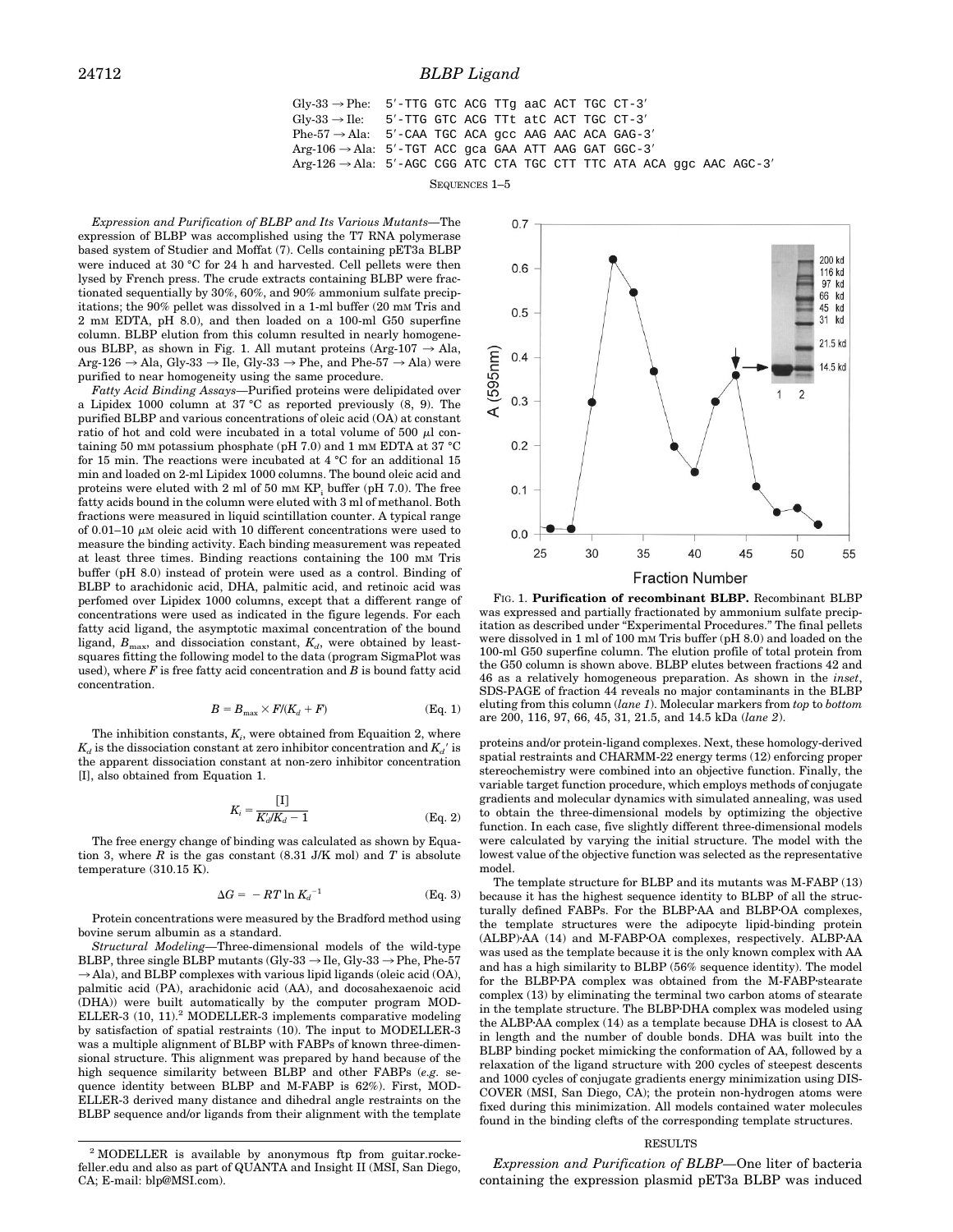

FIG. 2. **Titration of fatty acid binding to recombinant BLBP.** *A*, binding of oleic acid to BLBP. Ten different concentrations of oleic acid in the range of 0.01–10  $\mu$ M containing a constant proportion of <sup>3</sup>H-labeled oleic acid were used in binding assays with 5  $\mu$ g of recombinant BLBP as described under "Experimental Procedures." Two independent sets of data are shown. The *inset* shows the Scatchard plot. *B*, binding of arachidonic acid to BLBP. Similar assays employing 10 different concentrations of arachidonic acid in the range of  $0.01-10 \mu$ M containing a constant proportion of <sup>3</sup> H-labeled arachidonic acid were done as described for OA. Two independent sets of data are shown, and the Scatchard plot is given in the *inset*.  $C$ , binding of palmitic acid to BLBP. Ten different concentrations of palmitic acid in the range of 0.01–20  $\mu$ M were used in binding assays with 5 <sup>m</sup>g of recombinant BLBP. A representative set of data is shown, indicating no saturable binding of BLBP to PA. *D*, binding of retinoic acid to BLBP. Ten concentrations of retinoic acid in the range of 0.001–10  $\mu$ M containing a constant proportion of <sup>3</sup>H-labeled retinoic acid were used in binding assays with 5 <sup>m</sup>g of recombinant BLBP. Again, no saturable binding of BLBP to retinoic acid was observed. In the top two main panels, the curves are the least-squares fits of the model to the data (Equation 1).

at 30 °C overnight. Cells were harvested and lysed by French press. BLBPs were fractionated sequentially by 30%, 60%, and 90% ammonium sulfate precipitations. Pellets of 90% ammonium sulfate were dissolved in 1 ml of buffer and then were separated on a G50 superfine column. BLBP elutes in the second peak from the G50 column as expected for a monomeric 15-kDa protein. This second peak contains the nearly homogeneous BLBP, as shown in Fig. 1. That this protein is authentic BLBP was confirmed by Western blotting using rabbit anti-

## BLBP antiserum (data not shown).

*Ligand Binding Properties of BLBP Differ from Other Fatty Acid-binding Proteins—*The binding affinities of several tissuespecific fatty acid-binding proteins for long chain fatty acids have been measured previously  $(8, 9, 15-17)$ . In most cases, these proteins have been observed to bind oleic, arachidonic, and palmitic acids at approximately equal affinities with a  $K_d$ in the range of 0.2–1.0  $\mu$ M, though the adipocyte lipid-binding protein has a higher  $K_d$  of 4.4  $\mu$ M for arachidonic acid (17). To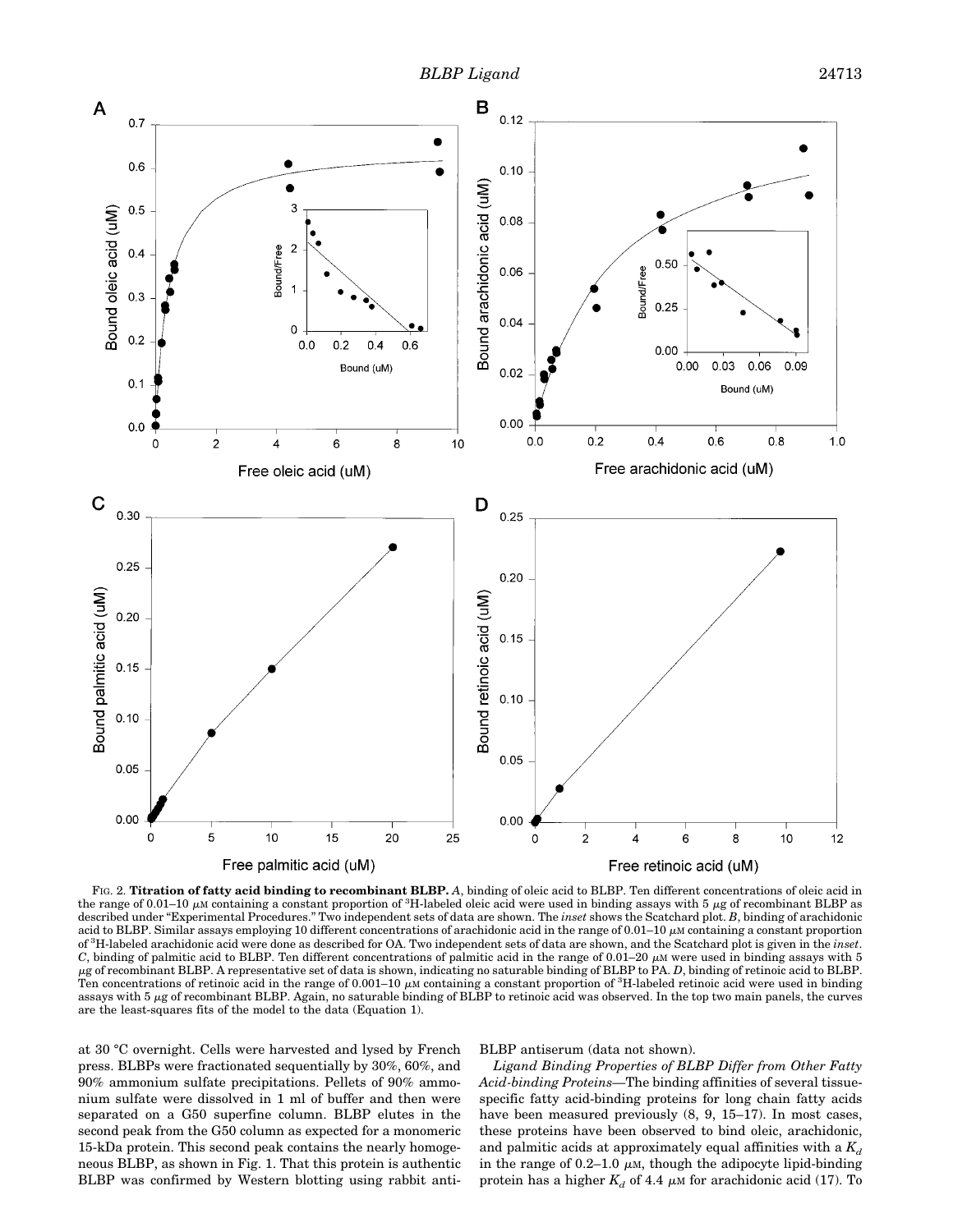#### TABLE I *Binding parameters of BLBP for several fatty acids*

Ligand binding assays were performed in the presence and absence of competitors as described under "Experimental Procedures." The maximal bound concentration of the ligand,  $B_{\text{max}}$ , dissociation constant,  $K_d$ , inhibition constant,  $K_i$ , and free energy of binding were obtained as described under "Experimental Procedures" (Equations 1–3). The means and standard deviations of three to five experiments are shown. NA, not applicable.

| Ligands                | $K_d$ or $K_i$                              | $B_{\rm max}$  | $\Delta G$ | Structure                             |  |
|------------------------|---------------------------------------------|----------------|------------|---------------------------------------|--|
|                        | $\mu$ M                                     | $pmol/\mu g$   | kcal/mol   |                                       |  |
| Oleic acid             | $0.44 \pm 0.027$                            | $107 \pm 3.1$  | $-9.02$    | C18:1(9C)                             |  |
| Arachidonic acid       | $0.25 \pm 0.034$                            | $47.3 \pm 2.3$ | $-9.37$    | $C20:4(5,8,11,14 \text{ allC})$       |  |
| cis-11-Eicosanoic acid | $0.21 \pm 0.09$ $(K_i)$                     | NA             | NA         | C20:1(11C)                            |  |
| Docosahexaenoic acid   | $0.030 \pm 0.015$ ( <i>K</i> <sub>i</sub> ) | NA             | NA         | $C22:6(4,7,10,13,16,19 \text{ allC})$ |  |
| Docosahexaenoic acid   | $0.010 \pm 0.002$                           | $56 \pm 4.5$   | $-11.35$   | $C22:6(4,7,10,13,16,19 \text{ allC})$ |  |

begin to address the biochemical roles of BLBP, we first asked whether BLBP showed binding properties similar to those of other FABPs. As shown in Fig. 2*A* and Table I, recombinant BLBP bound oleic acid with  $K_d$  of  $\sim 0.4$   $\mu$ M and  $B_{\text{max}}$  of  $\sim 100$  $pmol/\mu$ g, as expected from similar studies of other fatty acidbinding proteins (8, 9, 15, 16). Also as expected, binding of arachidonic acid to BLBP was determined to have  $K_d$  (0.25  $\mu$ M) and  $B_{\text{max}}$  (47 pmol/ $\mu$ g) similar to previously studied FABPs (Fig. 2*B* and Table I). However, unlike other FABPs, BLBP does not bind palmitic acid (Fig. 2*C*). Since this result was entirely unanticipated, a variation of the ligand binding assay was employed to confirm it as follows. Experiments in which a constant amount of radiolabeled palmitic acid was utilized with varying concentrations of cold palmitic acid as well as experiments utilizing a constant ratio of radiolabeled and cold palmitic acid while varying total PA concentration both failed to reveal saturable binding of palmitic acid to BLBP, even with 100 mM palmitic acid (data not shown). These experiments were repeated with several different preparations of palmitic acid and purified BLBP. In no case was significant specific binding observed, in contrast to the reproducible specific binding of BLBP to oleic and arachidonic acids. Since the binding specificity of BLBP revealed in these experiments differs from that of other previously studied FABPs, we checked for BLBP's ability to bind retinoic acid. As shown in Fig. 2*D*, a nonsaturable binding curve of retinoic acid to BLBP was observed, demonstrating that BLBP did not specifically bind retinoic acid, similarly to other previously studied FABPs (15, 16).

Given these unexpected results, we established a competition assay to measure BLBP binding to a variety of potential ligands in order to understand the structural requirements for ligand binding to BLBP and to identify high affinity ligands. This assay is based upon the ability of cold ligands to compete for binding of labeled oleic acid to BLBP. As shown in Fig. 3, a standard competition curve can be obtained using oleic acid itself as a competitor. As expected from the results of the direct binding assays (Fig. 2*C*) described above, palmitic acid failed to compete for specific binding of oleic acid to BLBP, even at the concentration of 100  $\mu$ M. 100  $\mu$ M cold oleic acid almost completely abolished the binding of BLBP to <sup>3</sup>H-labeled oleic acid (Fig. 3). These results establish that the ligand binding specificity of BLBP to common long chain fatty acids is similar to but distinguishable from that of other FABPs because it does not bind palmitic acid.

*Ligand Binding Specificity of BLBP—*To begin to understand the chemical properties that are important for BLBP ligand binding, the affinity of a variety of compounds for BLBP was assessed using the competition assay described above. In each case, a fixed concentration of oleic acid containing trace amounts of [ ${}^{3}$ H] oleic acid (0.2  $\mu$ M) was included in the reaction, and competition for BLBP binding was assessed at two different concentrations of test compound (0.2  $\mu$ M and 10  $\mu$ M). The results were normalized to reactions containing no competitor, and expressed as the percentage of these counts remaining in



FIG. 3. **Competition assays for OA and PA.** Ten concentrations of oleic acid in the range of  $0.01-10 \mu$ M containing a constant proportion of <sup>3</sup>H-labeled oleic acid were used in binding assays with 5  $\mu$ g recombinant BLBP. The points correspond to assays performed with no competitor ( $\bullet$ ), or with either 100  $\mu$ M cold OA ( $\circ$ ) or 100  $\mu$ M cold PA ( $\triangle$ ) competitors. The first two curves are the least-squares fits of the model to the data (Equation 1); the model was not fitted to the third set of points because the relative error is too large.

the presence of the indicated concentration of test compound (Table II). As expected, the inclusion of cold oleic acid into the assay results in effective self-competition at both competitor concentrations. To test whether the configuration of the double bond is important for binding to BLBP, elaidic acid was used. This compound at 10  $\mu$ M competed less effectively for ligand binding with 15.3% of the input counts remaining, as compared with oleic acid (7.7%). Since elaidic acid differs from oleic acid only in that its double bond is in the *trans* configuration, these results suggest that the *cis* configuration of the 9-double bond is preferred. Palmitic acid can not effectively bind BLBP, but palmitolic acid is able to compete relatively effectively with 12.3% of the input counts/min remaining as compared to that of palmitic acid (82.7%). This suggests that an unsaturated bond is required for BLBP binding. Both arachidonic (6.4%) and 11-*cis*-eicosenoic acid (6.3%) were more effective than oleic acid (7.7%), whereas arachidinic acid (82.7%) did not effectively bind. Both  $\alpha$ -linolenic acid and linoleic acid are good competitors. The failure of ethyl oleate to compete effectively for BLBP binding (86.2%) indicates that the negatively charged carboxyl group of fatty acids is an essential component of BLBP ligand binding. Taken together, these results demonstrate that longer chain, polyunsaturated fatty acids are preferred ligands for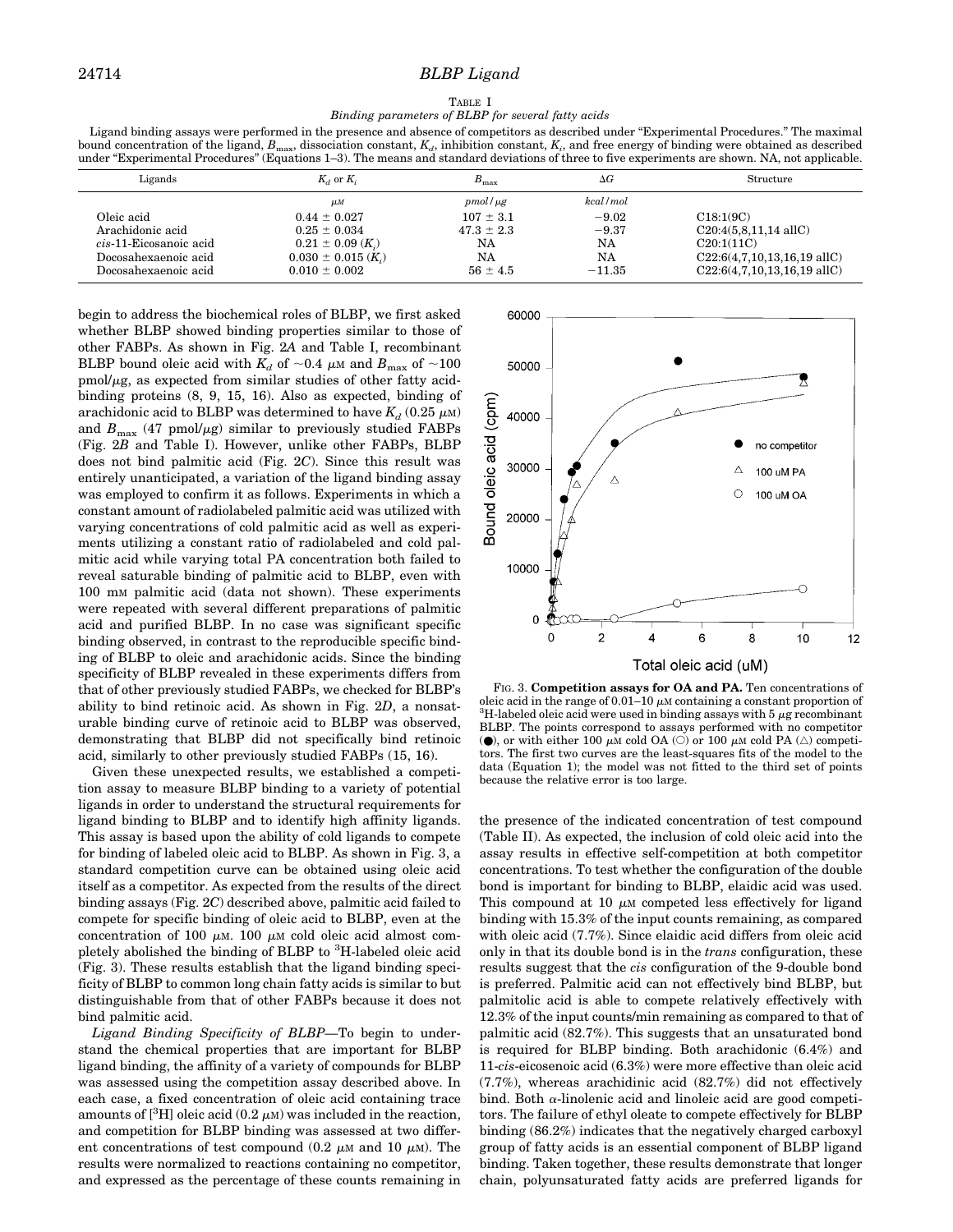# *BLBP Ligand* 24715

TABLE II

*Competition of fatty acids and their derivatives with [3 H]oleic acid binding to BLBP*

The ratio of the bound oleic acid in the presence and absence of a competitor is given for each competitor at 0.2  $\mu$ M (column 1) and 10  $\mu$ M (column 2) concentrations. The means and standard deviations of at least three experiments are shown. ND, not determined.

| Competitor                                | $0.2 \mu \text{m}$ | $10 \mu M$     | Structure                            |
|-------------------------------------------|--------------------|----------------|--------------------------------------|
| None                                      | $100 \pm 4.5$      | $100 \pm 4.5$  |                                      |
| Oleic acid                                | $78.4 \pm 2.4$     | $7.7 \pm 0.2$  | C18:1(9C)                            |
| Elaidic acid                              | $74.6 \pm 10$      | $15.3 \pm 1.6$ | C18:1(9T)                            |
| Palmitolic acid                           | $99.3 \pm 1.1$     | $12.3 \pm 1.8$ | C16:1(9C)                            |
| Linoleic acid                             | $63.0 \pm 5.1$     | $7.8 \pm 0.6$  | C18:2(9C,12C)                        |
| $\alpha$ -Linolenic acid                  | $64.6 \pm 4.9$     | $7.5 \pm 0.4$  | C18:3(9C, 12C, 15C)                  |
| Arachidonic acid                          | $62.6 \pm 1.0$     | $6.4 \pm 0.4$  | C <sub>20</sub> :4(5C, 8C, 11C, 14C) |
| cis-11-Eicosenoic acid                    | $74.0 \pm 6.5$     | $6.3 \pm 0.7$  | C20:1(11C)                           |
| Ethyl oleate                              | $92.3 \pm 9.3$     | $86.2 \pm 5.3$ | C18:1(9C)                            |
| Palmitic acid                             | $103 \pm 2.2$      | $82.7 \pm 5.3$ | C16:0                                |
| Arachidinic acid                          | $83.5 \pm 0.5$     | $68.9 \pm 3.9$ | C20:0                                |
| Retinoic acid                             | $98.5 \pm 5.1$     | $77.2 \pm 6.2$ |                                      |
| Prostaglandin E <sub>2</sub>              | $98.9 \pm 7.3$     | ND             |                                      |
| Leukotriene $B_4$                         | $87.0 \pm 2.5$     | ND             |                                      |
| Leukotriene $E_{\lambda}$                 | $113 \pm 9.4$      | ND             |                                      |
| Lipoxin $B_4$                             | $87.0 \pm 7.9$     | ND             |                                      |
| 5-OH HETE                                 | $108 \pm 0.5$      | ND             |                                      |
| 12-OH HETE                                | $111 \pm 6.1$      | ND             |                                      |
| 15-OH HETE                                | $112 \pm 10$       | ND             |                                      |
| HETE standard mixture 2                   | $110 \pm 15$       | ND             |                                      |
| $(equal\ amounts\ 8-OH, 9-OH, and 11-OH)$ |                    |                |                                      |

## BLBP binding.

The importance of arachidonic acid and its metabolic derivatives as signaling molecules prompted us to test for BLBP binding to several additional members of this family of compounds including prostaglandin  $E_2$ , leukotriene  $B_4$ , leukotriene  $E_4$ , lipoxin  $B_4$ , 5-OH HETE, 12-OH HETE, 15-OH HETE, and even a mixture of 8,9,11-OH HETE. In no case was significant competition with oleic acid binding observed. The combination of the following two factors prompted us to search for a ligand that binds BLBP with significantly higher affinity than OA or AA: 1) the proposed role of BLBP as a component of a signaling pathway similar to the retinoic acid pathway and 2) the fact that the affinity of retinoic acid for CRABP ( $K_d \sim 20$  nm) is considerably stronger than that of oleic acid or arachidonic acid for BLBP ( $K_d \sim 300$  nm).

*Identification of DHA as a High Affinity Ligand for BLBP—* Based on the structural characteristics required for fatty acid binding to BLBP, the abundance of DHA in the nervous system (18, 19), and the demonstration that DHA is required *in vivo* for timely development of the human nervous system (20), we chose to measure the binding of DHA to BLBP. As shown in Fig. 4*A*, DHA is a very effective competitor with oleic acid for binding to BLBP, demonstrating substantial competition at concentrations as low as  $0.1 \mu M$  and complete competition at  $0.2$  $\mu$ M. The  $K_i$  for DHA (0.03  $\mu$ M) is approximately 10-fold higher than either the  $K_m$  of oleic acid or arachidonic acid (see Table I). To confirm this very high affinity binding of DHA to BLBP, direct binding assays were performed as shown in Fig. 4*B*; the results of these assays demonstrate that the  $K_d$  for DHA binding to BLBP is  $\sim$ 10 nm with a  $B_{\text{max}}$  of  $\sim$ 56 pmol/ $\mu$ g. This is the highest affinity interaction yet observed between a fatty acid and its ligand-binding protein, exceeding even the affinities for retinoic acid binding to its carrier proteins (20 nm) (21).

*Structural Characteristics of BLBP Required for Ligand Binding—*The unique ligand specificity of BLBP and the abundance of structural information available for other members of the fatty acid-binding protein family suggested to us that further insight into BLBP/ligand interaction could be obtained from site-directed mutagenesis experiments combined with protein structure modeling. Both Arg-106 and Arg-126 are highly conserved among FABP family and CRABP family (22). Previous studies have shown that Arg-126 is important for binding of retinoic acid to CRABP II (21), while both Arg-126 and Arg-106 are important for binding of retinoic acid to CRABP I (22). Crystallographic studies of muscle fatty acidbinding protein (13) have shown that Arg-126 and Arg-106 contact the carboxylate group of fatty acid. Since our ligand competition studies with ethyl oleate (Table II) demonstrated that the carboxylate group is required for BLBP/ligand interaction, and since these two Arg residues are conserved in BLBP, we sought to confirm their contact with the carboxylate of the ligand. Thus, BLBP single point mutants in which each of these Arg residues was replaced with Ala were prepared  $(Arg-106 \rightarrow Ala, Arg-126 \rightarrow Ala)$  and tested for interaction with oleic acid. No detectable binding of Arg-106  $\rightarrow$  Ala to oleic acid was observed in any assay, whereas  $Arg-126 \rightarrow Ala$  bound oleic acid with significantly reduced  $B_{\text{max}}$  of about 33-fold less than that of wild type ( $K_d \sim 1.2 \mu$ M;  $B_{\text{max}} \sim 3.3 \text{ pM}/\mu\text{g}$ ) (Table III and Fig. 5). These results are different from those for ALBP where mutation of Arg-126 to Gln did not change the  $K_d$  for 12-(9anthroyloxy)-oleate and *cis*-parinaric acid (17). Our binding results are consistent with the three-dimensional model of the BLBP-ligand complex (Fig. 7), which shows the two highly conserved Arg residues critical for ligand binding due to their interaction with the carboxylate moiety on the terminus of the fatty acid as has been observed in crystallographically determined structures and molecular dynamics simulations of FABP ligand complexes (13, 14, 23, 24).

It has also been suggested that the Phe-57 side chain may make important contacts with one of the carbon atoms of the fatty acid backbone (25). To test this idea, a third mutant BLBP was prepared (Phe-57  $\rightarrow$  Ala) and its interaction with oleic acid measured. In this case, only a 2-fold reduction in  $B_{\text{max}}$  and a 2-fold increase in  $K_d$  were observed  $(K_d \sim 0.94 \mu \text{m}; B_{\text{max}} \sim 39$  $\text{pmol}/\mu$ g), indicating that this residue is not a major contributor to the BLBP/ligand interaction.

Finally, we wished to prepare BLBP mutants for use in biological experiments in which the binding pocket was occluded, preventing BLBP/ligand interactions. To achieve this, a model of BLBP structure was calculated (see below). It was noted that Gly-33 is adjacent to the opening of the BLBP binding pocket. This was then used to predict that mutation of Gly-33 into a bulkier amino acid could preclude ligand binding by preventing access of the ligand to the binding pocket and by occupying part of the volume normally occupied by the ligand (Fig. 7). Thus, Gly-33 was replaced with either Phe or Ile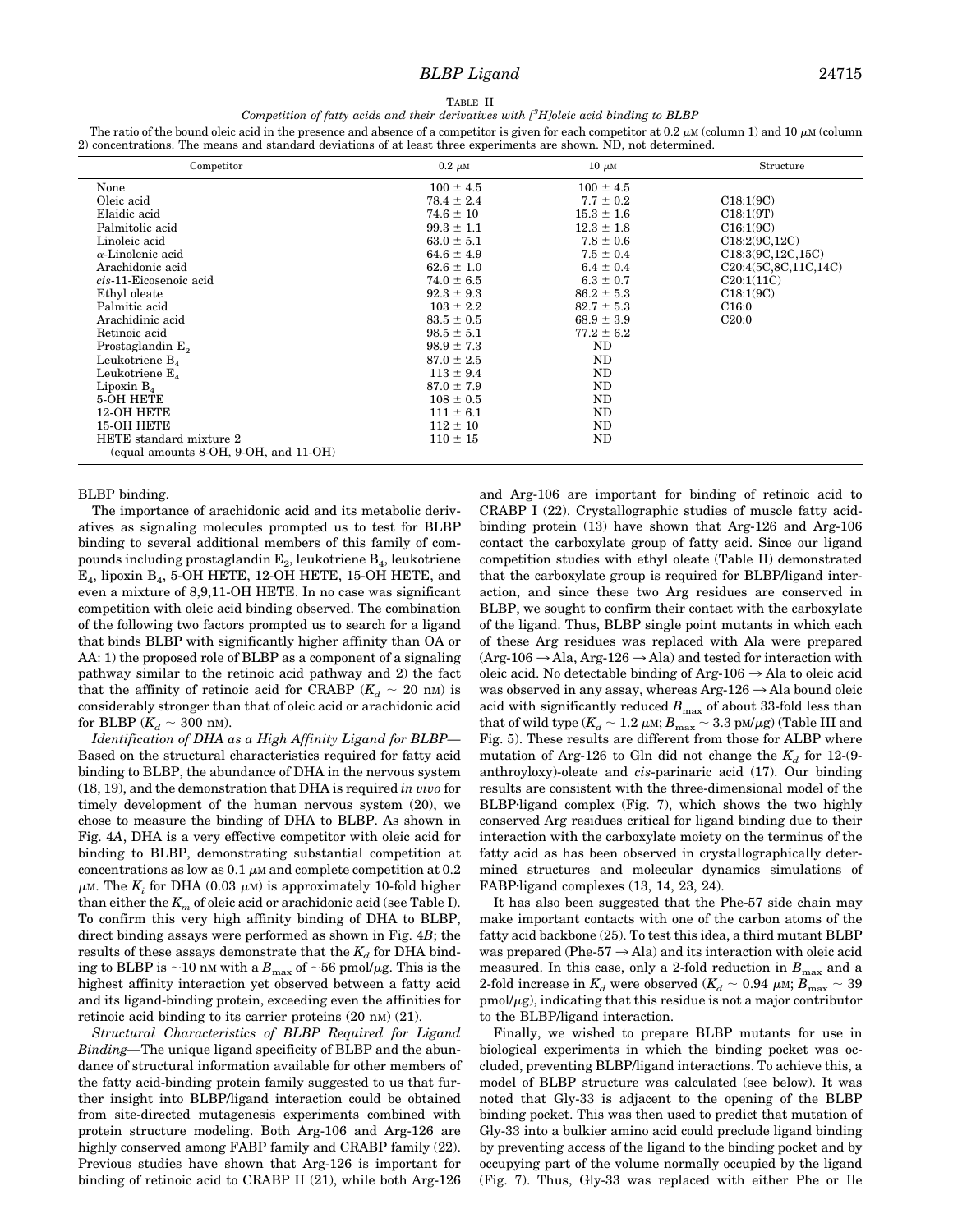

FIG. 4. **Binding of DHA to recombinant BLBP.** *A*, inhibition of oleic acid binding to BLBP by DHA. Ten different concentrations of oleic acid in the range of 0.01–10  $\mu$ M containing a constant proportion of <sup>3</sup>H-labeled oleic acid were used in binding assays with 5  $\mu$ g recombinant BLBP in the presence of 0  $\mu$ M ( $\bullet$ ), 0.1  $\mu$ M DHA ( $\circ$ ), and 0.2  $\mu$ M DHA ( $\heartsuit$ ) as described under "Experimental Procedures." *B*, direct binding of DHA to BLBP. Ten concentrations of DHA in the range of 1–100 nM containing a constant proportion of <sup>3</sup> H-labeled DHA were used in binding assays with 5  $\mu$ g of recombinant BLBP as described under "Experimental Procedures." A representative set of data is shown. The Scatchard plot is shown in the *inset*. The curves in the main panels are least-squares fits of the model to the data (Equation 1), except for the curve describing the  $0.2 \mu M$  DHA data in *panel A*, which is not a least-squares fit because the relative error is too large.

 $(Gly-33 \rightarrow Phe, Gly-33 \rightarrow Ile)$ , and the two mutants were tested for ligand binding. As expected, the Gly-33  $\rightarrow$  Ile and Gly-33  $\rightarrow$ Phe mutations decreased  $B_{\text{max}}$  approximately 30- and 6-fold, respectively, and increased  $K_d$  for oleic acid for almost 20- and 10-fold, respectively.

*A Structural Model for BLBP/Ligand Interaction—*To gain

### TABLE III

*Effect of single mutations on binding of oleic acid to BLBP* Binding assays were performed, and  $B_{\text{max}}$ ,  $K_d$ , and  $\Delta G$  were calculated as described under "Experimental Procedures" (Equations 1 and 3). The means and standard deviations of three to five experiments are shown.  $K_d/K_d'$  is the ratio of mutant to wild type  $K_d$ , similarly,  $B_{\text{max}}/$  $B'_{\text{max}}$  is the ratio of mutant to wild type  $B_{\text{max}}$ . ND, not detectable.

| Mutants                                           | $K_d$            | Relative<br>$K_d/K_d$ | $B_{\rm max}$  | Relative<br>$B_{\text{max}}/B'_{\text{max}}$ | $\Delta G$ |
|---------------------------------------------------|------------------|-----------------------|----------------|----------------------------------------------|------------|
|                                                   | $\mu$ <i>M</i>   |                       | $pmol/\mu g$   |                                              | kcal / mol |
| Wild type                                         | $0.44 \pm 0.027$ | 1.                    | $107 \pm 3.1$  | 1                                            | $-9.02$    |
| Phe-57 $\rightarrow$ Ala                          | $0.94 \pm 0.09$  | 2.13                  | $39 \pm 1.3$   | 0.36                                         | $-8.55$    |
| $\mathrm{Gly}\text{-}33 \rightarrow \mathrm{Phe}$ | $3.83 \pm 0.97$  | 8.70                  | $16.6 \pm 2.6$ | 0.16                                         | $-7.69$    |
| Gly-33 $\rightarrow$ Ile                          | $7.75 \pm 4.33$  | 17.6                  | $3.9 \pm 1.2$  | 0.036                                        | $-7.25$    |
| Arg-126 $\rightarrow$ Ala 1.17 $\pm$ 0.2          |                  | 2.66                  | $3.3 \pm 0.2$  | 0.031                                        | $-8.42$    |
| Arg-106 $\rightarrow$ Ala                         | ND.              | $_{\rm ND}$           | ND.            | ND                                           |            |
|                                                   |                  |                       |                |                                              |            |



FIG. 5. **Binding of OA to wild type and mutant BLBP proteins.** Ten concentrations of oleic acid in the range of 0.01–10  $\mu$ M containing a constant proportion of <sup>3</sup> H-labeled oleic acid were used in binding assays with 20  $\mu$ g of recombinant BLBP as described under "Experimental Procedures." Representative sets of data for each of the mutant proteins are shown: wild type  $\textcircled{\bullet}$ ; Phe-57  $\rightarrow$  Ala  $\textcircled{\circ}$ ; Gly-33  $\rightarrow$  Phe  $\textcircled{\blacktriangle}$ , Gly-33  $\rightarrow$  Ile ( $\nabla$ ); Arg-12  $\rightarrow$  6Ala ( $\blacklozenge$ ); Arg-106  $\rightarrow$  Ala ( $\square$ ).

additional insight into the BLBP/ligand interaction, structural models of BLBP and various BLBP ligand complexes were prepared by homology modeling relying on the M-FABP and ALBP high resolution crystallographic structures. These proteins were chosen because of the high similarity between M-FABP, ALBP, and BLBP (Fig. 6). All FABPs, including BLBP, consist of a single domain composed of interacting  $\alpha$ -helices packed at the edge of two orthogonal, four and six stranded antiparallel  $\beta$ -sheets (Fig. 7). The backbone structures of the BLBP models are virtually indistinguishable from those of the M-FABP or ALBP complexes (Fig. 7). The models passed all stereochemical criteria implemented in PROCHECK (23) as well as the protein structure evaluation test with program ProsaII (26). Generally, the errors in a homology-derived model of a target sequence are similar to the structural differences between two proteins that have the same sequence similarity as the template structure and the target sequence (11). Accordingly, this indicates that most of the main-chain atoms in the BLBP model have a root-mean-square error of about 1 Å, corresponding to the  $62\%$ sequence identity between BLBP and M-FABP (27).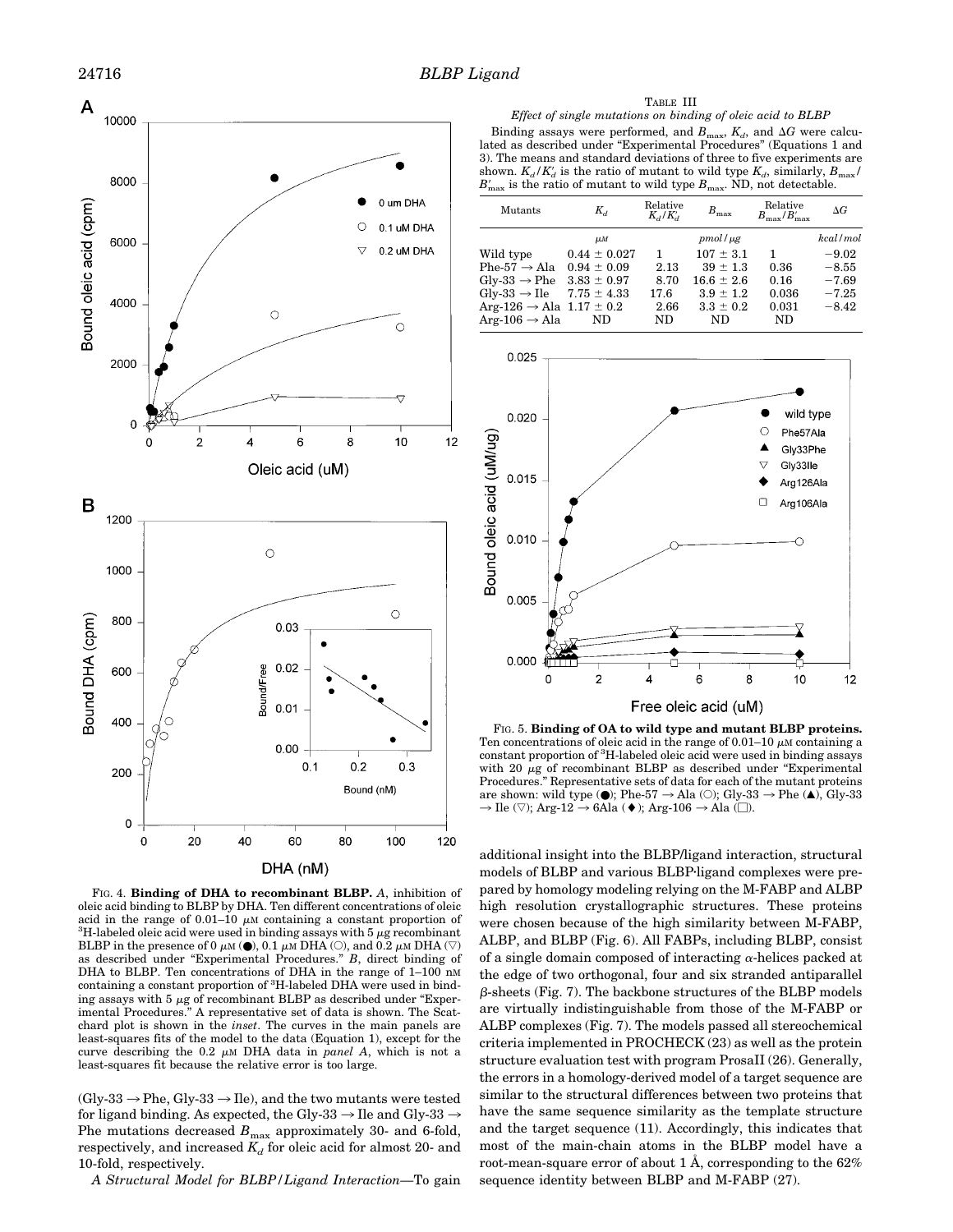

FIG. 6. **Sequence alignment of BLBP, ALBP, and MFABP.** Amino acid sequences of mouse brain lipid-binding protein (*blbp.pro*), mouse adipocyte lipid-binding protein (*ALBP.pro*), and muscle fatty acid-binding protein (*M-FABP.pro*) are shown. Residues matching an ideal consensus derived from these three proteins using the Megalign program (DNAstar) are *shaded*.

#### DISCUSSION

Previous studies of BLBP expression in the developing nervous system (1–3), and BLBP function in primary mixed neuronal/glial cell cultures (2), have suggested that BLBP may play an important role in glial cell differentiation. BLBP is expressed in radial glia during neuronal migration, and inhibition of BLBP function can result in failure of primary glia to elaborate long processes. Furthermore, promoter sequences necessary for BLBP regulation in radial cells *in vivo* also dictate the transcription of BLBP in response to neurons *in vitro* (4). These observations have led to a model for BLBP function and regulation, which is based on similar studies of cellular retinoic acid-binding proteins (5). As is the case for CRABP, we expect that regulation of BLBP transcription occurs through a nuclear receptor activated by the same ligand that is bound by BLBP. If this is the case, discovery of the BLBP ligand is a critical step in understanding the signaling system in which BLBP participates, since this ligand can be used to identify a putative nuclear receptor regulating the transcription of BLBP and other genes involved in glial differentiation.

In this study, we report three major conclusions regarding the ligand binding properties of BLBP. First, we have established that BLBP is a fatty acid-binding protein with ligand binding properties that are similar to but different from those of previously characterized members of this family. BLBP binds oleic acid and arachidonic acid with similar affinities as the heart or liver fatty acid-binding proteins (15, 16), but unlike these family members it does not bind saturated fatty acids such as palmitic or arachidinic acid. The strong preference of BLBP for long chain, polyunsaturated fatty acids may be a distinguishing feature of BLBP. Second, BLBP binds DHA with a very high affinity  $(K_d \sim 10 \text{ nm})$ . This is approximately 20-fold higher affinity than that of any previously reported FABP/fatty acid interactions and is approximately equal to the affinity of CRABP/retinoic acid interaction ( $K_d \sim 20$  nm). The very high affinity BLBP/DHA interaction, the enrichment of DHA in the brain (18, 28), and the fact that DHA is essential for timely development of the human central nervous system  $(18-20)$ , strongly suggest that DHA is the natural ligand for BLBP. Third, we report a model for BLBP interactions with lipid ligands, which explains the results of our ligand binding and mutagenesis studies. In particular, this model suggested specific explanations for the selective binding of BLBP to various fatty acids and allowed construction of BLBP mutants with designed ligand binding properties.

The identification of DHA as the putative BLBP ligand is of significant biological interest. DHA is the most abundant long chain polyunsaturated fatty acid (LCPUFA) in the nervous system. It is taken up by both the central nervous system and neural retina from the liver through the blood (28). A great deal of evidence that DHA is an essential nutrient for nervous system development has accumulated in studies of both experimental animals (18) and human infants (19, 20). For example, it has recently been shown that the well documented difference in neural maturation between breastfed infants and formulafed infants (29) can be completely overcome if the formula is supplemented with DHA (20). This is consistent with the facts that infant formula is fortified only with precursors to LCPUFA such as linolenic acid (19) and that infants are unable to metabolize their full requirement of LCPUFA from these precursors (19). While the role of BLBP in DHA metabolism is not clear, the very high affinity of BLBP for DHA  $(K_d \sim 10 \text{ nm})$ as well as the correlation between the timing of BLBP expression throughout the developing nervous system (2) and the requirement for exogenous DHA (20, 29) strongly suggest that BLBP plays some role in the DHA function. Whether this role reflects the requirement for BLBP in glial cell differentiation in culture remains to be determined.

Three-dimensional models for a number of BLBP-ligand complexes were calculated in an attempt to explain some of the observed affinity differences in the binding of fatty acids to BLBP *versus* other FABPs. We first asked whether the structural models for BLBP could provide insight into the failure of BLBP to bind palmitic acid. The strong conservation of the amino acid residues in the binding pockets of BLBP and other FABPs with known structure are consistent with their similar affinities for OA and AA. The largest difference between the BLBP and M-FABP binding pockets is that the BLBP binding pocket has Ile at position 75, while the other FABPs have a residue with a small side chain, such as Gly or Ala; the other 9 residues defining the pocket in M-FABP (13) are identical. It is conceivable that this single side-chain change results in a steric clash between PA and BLBP, thus providing an explanation for the weak binding of PA to BLBP. While this is the most reasonable explanation we can infer from the BLBP model, it is certainly not the only possibility. Confirmation will require, for example, that the Ile-75  $\rightarrow$  Gly mutation in BLBP results in an increase in affinity of BLBP for palmitic acid.

A second and more important issue we wished to address using the model is the approximately 20-fold increase in affinity of BLBP for DHA relative to OA or AA. The free energy of DHA binding to BLBP is approximately 2 kcal/mol greater than that for the AA binding (Table I). The BLBP. DHA model shows that the lipid binding cavity in BLBP is probably large enough to accommodate the two additional carbon atoms of DHA (Fig. 7). Thus, the tail of DHA does not have to protrude out of the binding cleft. As a consequence, the formation of the BLBPDHA complex may result in approximately 80  $\AA^2$  of additional buried hydrophobic surface area compared to the BLBP·AA complex. Since the hydrophobic effect is worth about 24 cal/mol  $\mathring{A}^2$  (30), this can account for the observed increase in the binding free energy (24 cal/mol  $\AA^2 \times 80 \text{ Å}^2 = 2 \text{ kcal/mol}$ ). The model also shows that the DHA aliphatic chain can be extended by at most one carbon atom and still fit in the cavity. This indicates that a longer ligand with a higher affinity than that of DHA is not likely to exist.

Finally, models for several mutant forms of the BLBP-OA complex were built to find mutations likely to disrupt ligand binding to BLBP. As shown in Fig. 7, Gly-33 on the C-terminal helix is situated at the entrance to the binding pocket. Therefore, a mutation of this side chain into a larger side chain was expected to interfere with the entrance and binding of the ligand in the cavity. The large side chains of Ile and Phe in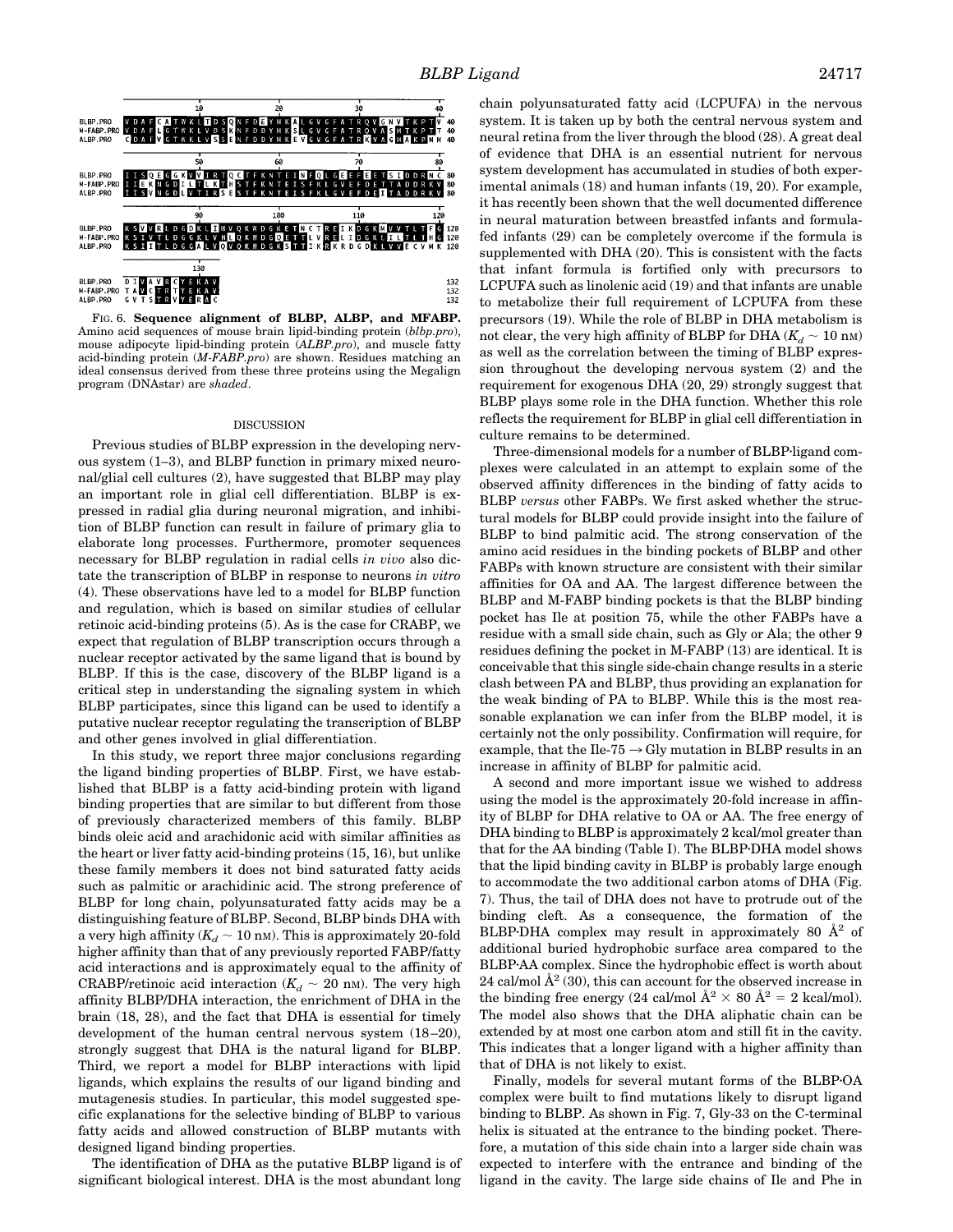

FIG. 7. Ribbon diagrams of models of the Gly-33  $\rightarrow$  Ile BLBP·oleic acid (A) and BLBP·DHA complexes (B). Lipid ligands, *yellow*; <sup>a</sup>-helices, *red*; b-strands, *green*; side chains of selected residues, *magenta*; water molecules, *blue*; hydrogen bonds, *white dashed lines*. The models were calculated with MODELLER (10, 11). The figure was prepared with programs Molscript (35) and Raster3D (36).

particular were selected because they are likely to preserve the local helical conformation (31). As predicted, the two mutants had the OA affinity for a factor 10-fold smaller than that of the wild type (Table III and Fig. 5). However, their affinities still were significant  $(K_d \sim 4 \mu M)$ . This is consistent with the fact that the Gly-33  $\rightarrow$  Ile and Gly-33  $\rightarrow$  Phe mutations can be accommodated in the models by local conformational changes without significant violations of the model tests implemented in PROCHECK (23) and ProsaII (26).

In the case of the mouse adipocyte FABP, structural studies have demonstrated that FABP ligands have tails protruding out of the binding pocket and that tails interact with the Phe-57 side chain (25). Phe-57 is located on the surface of BLBP near the entrance to the binding pocket as shown in Fig. 7. The structural models of BLBP-ligand complexes predict that mutations of Phe-57 should have little effect on ligand binding because the bound ligand is buried in the interior of the protein and does not make any contact with the Phe-57 side chain. This is consistent with the binding studies of the Phe-57  $\rightarrow$  Ala mutant, which demonstrate that this change has almost no effect (0.4 kcal/mol) on the binding free energy of OA (Table III). These data indicate that the BLBP ligands are indeed buried within the binding pocket, as are the ligands in M-FABP. On the other hand, some ALBP ligands (OA, PA, but not AA) protrude from the pocket and make contacts with the surface of the protein that are important in ligand binding (14, 25). Phe-57 mutations, therefore, might be a useful indicator in distinguishing between these two modes of FABP/ligand interaction.

Structural modeling of BLBP/ligand interactions may help to design mutant BLBP proteins that are likely to facilitate testing of the physiological relationship between BLBP and DHA. For example, while the space-filling model of the BLBP·DHA complex predicts that there is sufficient space in the BLBP binding pocket to allow DHA binding, and that the additional

contacts between DHA and BLBP within the pocket may account for the increase of binding free energy of DHA relative to AA, it also predicts that fatty acids with significantly longer chains cannot be bound to BLBP in this mode (data not shown). Although it remains possible that such long chain fatty acids could bind BLBP in some other manner, we interpret this model as additional evidence that DHA could be the physiologic ligand for BLBP. To test this idea, we are presently trying to design BLBP mutants that specifically interfere with DHA binding to BLBP without affecting OA or AA binding. If such mutant proteins can be obtained, then definitive biological tests of DHA as the physiological ligand for BLBP function can be designed.

Finally, the similarities between the regulation of CRABP transcription by retinoic acid receptors (5) and the dynamic regulation of BLBP transcription in response to neurons (4) suggest that a DHA nuclear receptor may be involved in transcription of the BLBP gene. The recent demonstration that peroxisome proliferator-activated receptors can be activated by fatty acids and their metabolites (32–34), and that there are several members of this family that do not have known ligands, suggest these receptors as obvious candidates for transcriptional regulators involved in BLBP expression. Our current efforts are aimed at identifying this putative receptor.

#### **REFERENCES**

- 1. Kuhar, S. G., Feng, L., Vidan, S., Ross, M. E., Hatten, M. E., and Heintz, N. (1993) *Development* **117,** 97–104
- 2. Feng, L., Hatten, M. E., and Heintz, N. (1994) *Neuron* **12,** 895–908
- 3. Kurtz, A., Zimmer A., Schnutgen, F., Bruning, Spener, F., and Muller, T. (1994) *Development* **120,** 2637–2649
- 4. Feng, L., and Heintz, N. (1995) *Development* **121,** 1719 –1730 5. Astrom, A., Pettersson, U., Chambon, P., and Voorhees, J. J. (1994) *J. Biol. Chem.* **269,** 22334 –22339
- 6. Saki, R. K., Gelfand, D. H., Stoffel, S., Scharf, S. J., Higuchi, R., Horn, G. T., Mullis, K. B., and Erlich, H. A. (1988) *Science* **239,** 487– 491
- 7. Studier, F. W., and Moffat, B. A. (1986) *J. Mol. Biol.* **189,** 113–130
- 8. Glatz, J. F. C., Baerwaldt, C. C. F., Veerkamp, J. H., and Kempen, H. J. M. (1984) *J. Biol. Chem.* **259,** 4295– 4300